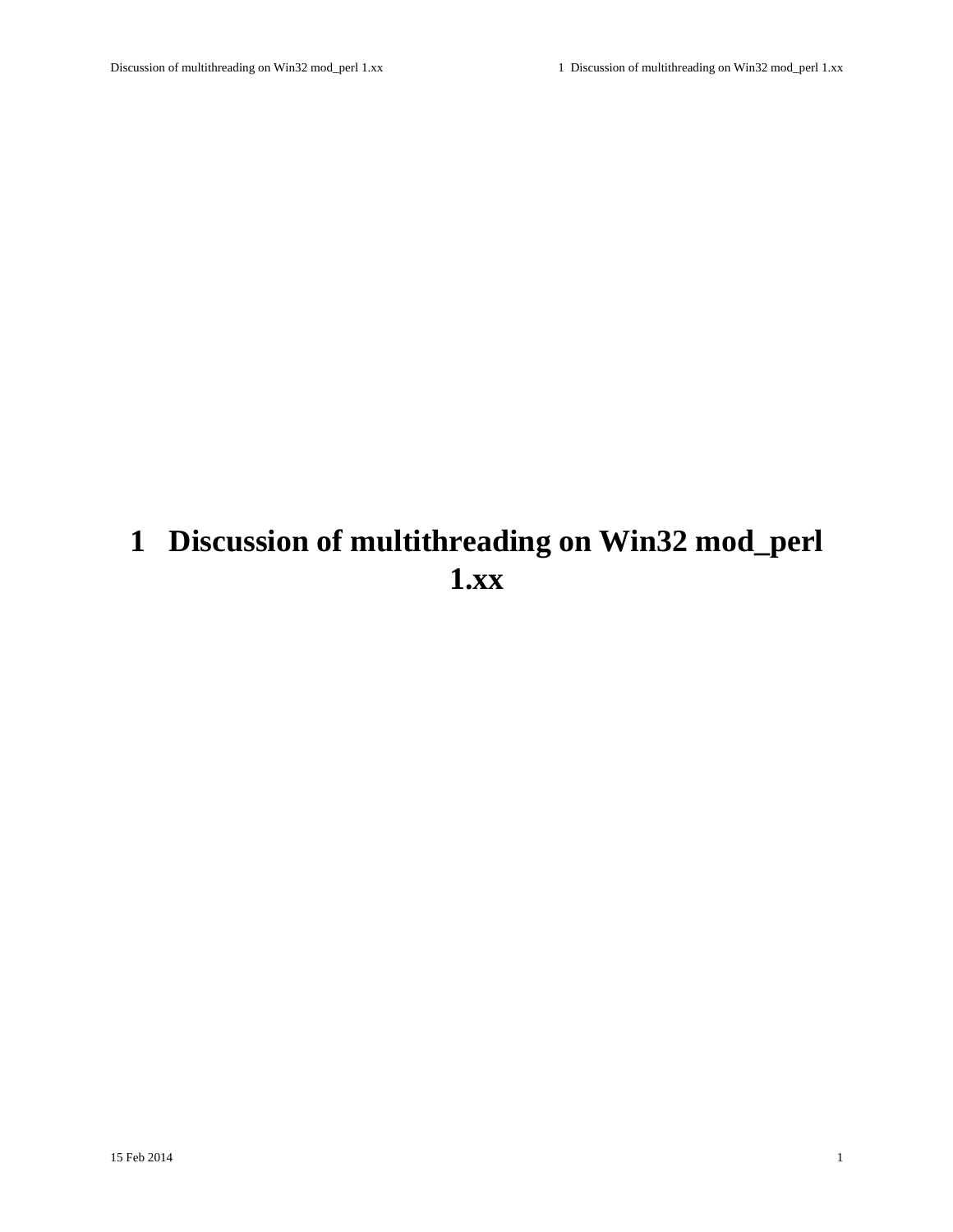## <span id="page-1-0"></span>**1.1 Description**

This document discusses the multithreading limitations of mod\_perl-1.xx on Win32.

## <span id="page-1-1"></span>**1.2 The problem**

On Win32, mod\_perl is effectively single threaded. What this means is that a single instance of the interpreter is created, and this is then protected by a server-wide lock that prevents more than one thread from using the interpreter at any one time. The fact that this will prevent parallel processing of requests, including static requests, can have serious implications for production servers that often must handle concurrent or long-running requests.

This situation changes with Apache/mod\_perl 2.0, which is based on a multi-process/multi-thread approach using a native Win32 threads implementation. See the mod\_perl 2 overview for more details, and the discussion of modperl-2 in Win32 on getting modperl-2 for Win32 in particular.

### <span id="page-1-2"></span>**1.3 Does it really matter?**

How serious is this? For some people and application classes it may be a non-problem, assuming the static material issue is handled differently.

Low traffic and single user development sites will likely be unaffected (though the lattest are likely to experience some surprises when moving to an environment where requests are no longer serialized and concurrency kicks in).

If your application is CPU bound, and all requests take roughly the same time to complete, then having more processing threads than processors (CPUs) will actually slow things down, because of the context switching overhead. Note that, even in this case, the current state of mod\_perl will bar owners of multiprocessor Win32 machines from gaining any load balancing advantage from their superior hardware.

On the other hand, applications dealing with a large service times spread - say ranging from fractions of a second to a minute and above - stand to lose a great deal of responsiveness from being single threaded. The reason is that short requests that happen to be queueued after long ones will be delayed for the entire duration of the "jobs" that precede them in the queue; with multitasking they would get a chance to complete much earlier.

## <span id="page-1-3"></span>**1.4 Workarounds**

If you need multithreading on Win32, either because your application has long running requests, or because you can afford multiprocessor hardware, and assuming you cannot switch operating systems, you may want to consider a few workarounds and/or alternatives - which do not require waiting for 2.0.

You may be able to make Win32 multithreading a non-issue by tuning or rearranging your application and your architecture (useful tips on both counts can be found elsewhere in this document). You may be able to significantly reduce your worst-case timing problems or you may find that you can move the webserver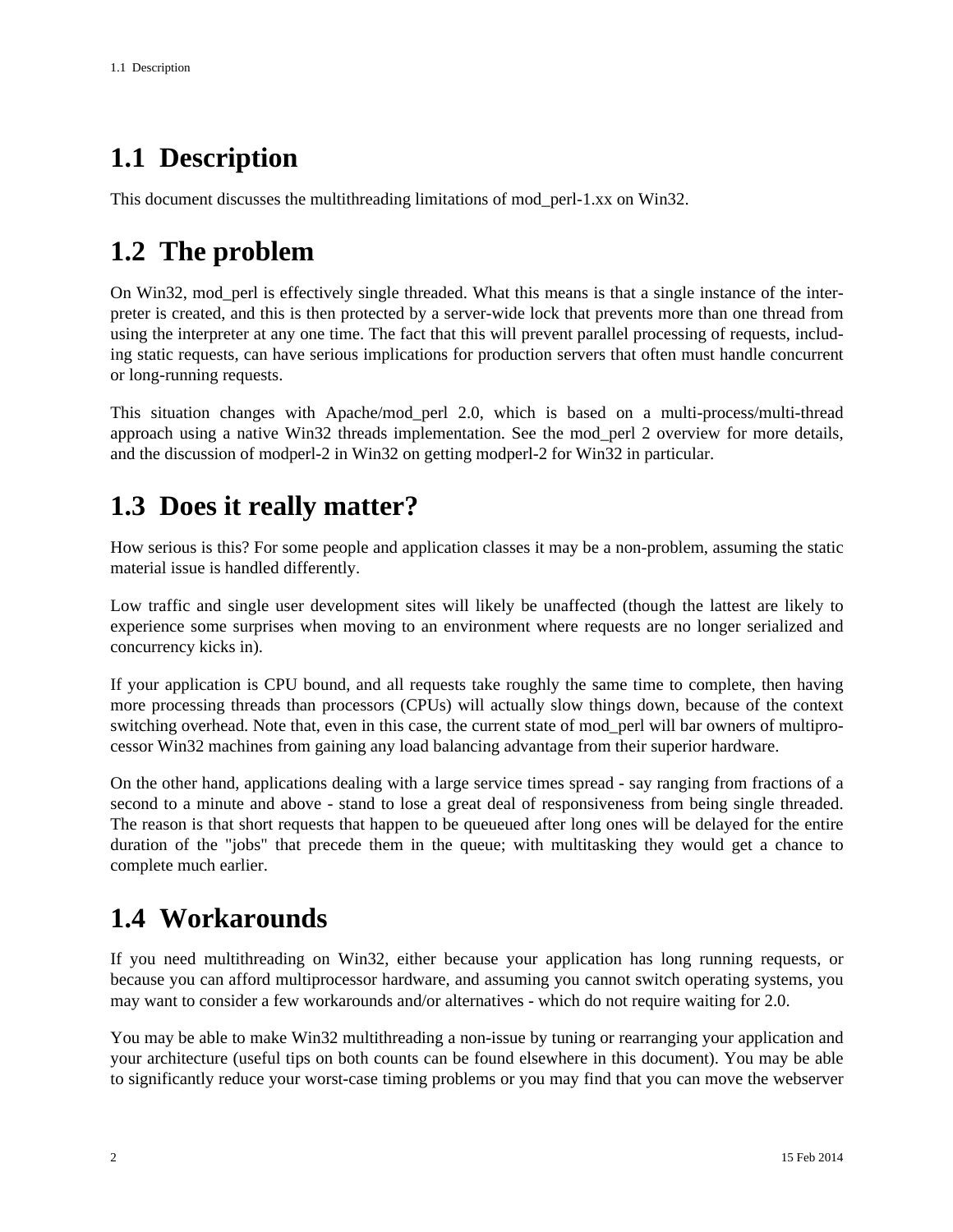to a more mod\_perl friendly operating system by using a multi-tier scheme.

If your application needs the full power of the Apache modules (often the case for people running outside Apache::Registry) you may want to consider a multi-server load balancing setup which uses mod\_rewrite (or a similar URL partitioning scheme) to spread requests to several web servers, listening on different ports.

The mod\_proxy dual server setup, discussed in the "Strategy" section, is also a possibility, although people who have tried it have reported problems with Win32 mod\_proxy.

If you code to Apache::Registry (writing CGI compliant code) and can characterize the time demanded by a request from its URL, you can use a rewrite-based load balancing with a single server, by sending short requests to mod\_perl while routing longer ones to the pure CGI environment - on the basis that startup, compilation and init times will matter less in this case.

If none of the above works for you, then you will have to turn to some non mod\_perl alternatives: this, however, implies giving up on most of the flexibility of the Apache modules.

For CGI compliant scripts, two possible (portable) alternatives which are supported in an Apache/perl environment are straight CGI and FastCGI. In theory a CGI application that runs under mod\_perl should have very few or no problems to run under straight CGI (though its performance may be unacceptable). A FastCGI port should also be relatively painless. However, as always, your mileage may vary.

If you do not mind replacing Apache with IIS/PWS, you may want to experiment with ActiveState's value added PerlEx extension, which speeds up CGI scripts much in a way similar to what FastCGI does. PerlEx is transparently supported by CGI.pm, so users of this package should be more or less covered. (A IIS-FastCGI accelerator is, regrettably, no longer available.)

### <span id="page-2-0"></span>**1.5 See Also**

The mod\_perl documentation and [http://httpd.apache.org/,](http://httpd.apache.org/) especially the discussion of Apache-2 and modperl-2. Help is also available through the archives of and subscribing to the mod\_perl mailing list.

#### <span id="page-2-1"></span>**1.6 Maintainers**

Maintainer is the person(s) you should contact with updates, corrections and patches.

• Randy Kobes  $\langle \text{randy}\rightangle$ @theoryx5.uwinnipeg.ca>

#### <span id="page-2-2"></span>**1.7 Authors**

● Randy Kobes <randy@theoryx5.uwinnipeg.ca>

Only the major authors are listed above. For contributors see the Changes file.